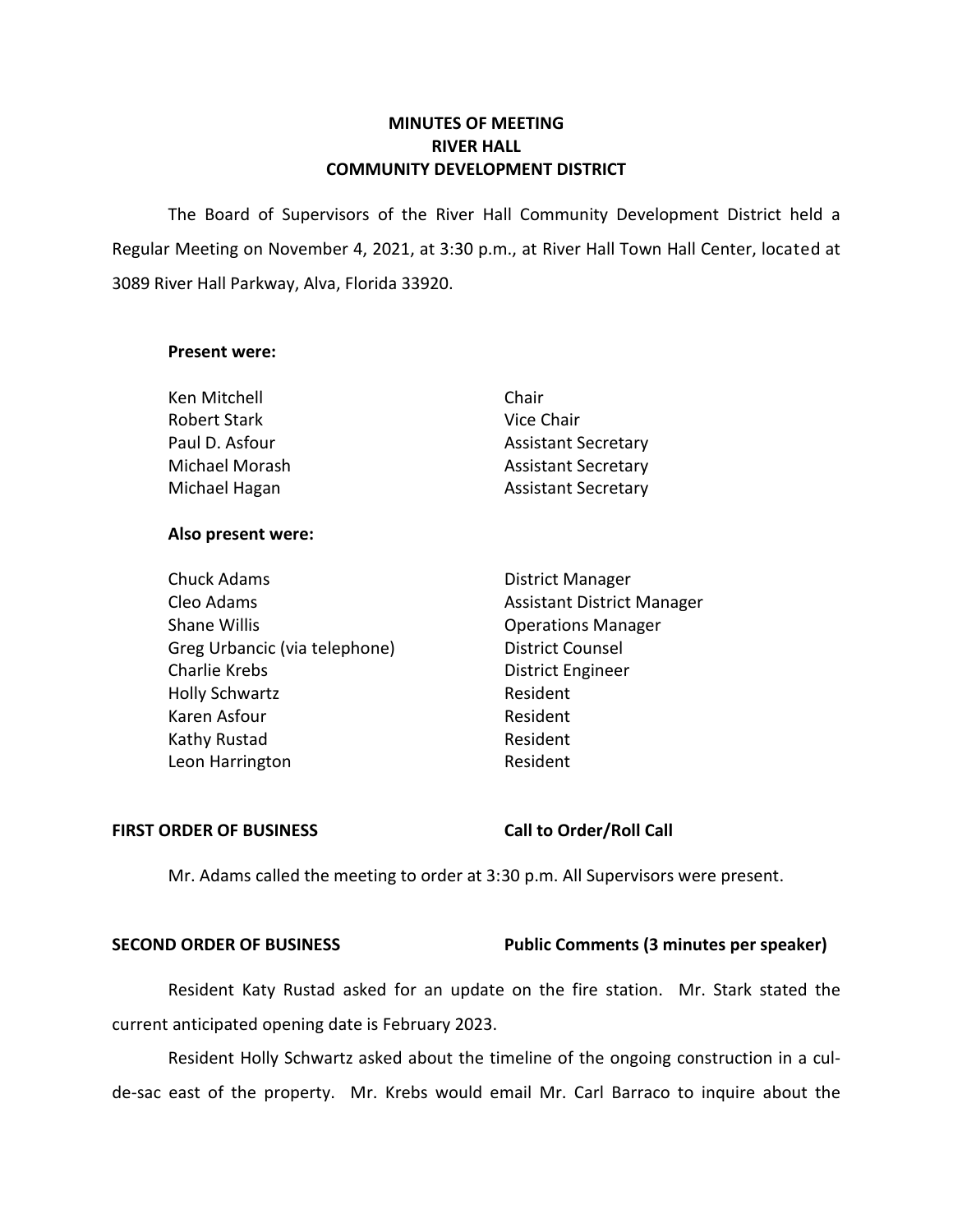construction schedule. Mr. Stark stated the Developer ran out of 55' inventory for lots for new homes and is working diligently to construct additional homes as quickly as they can.

 **THIRD ORDER OF BUSINESS Q & A Session with Country Club Association Manager and Security Post Commander Regarding Post Orders** 

Mr. Mitchell stated he would review the Post Orders that were forwarded to the CDD.

Discussion ensued regarding the Post Orders, the HOA's proposal to extend the gates and the status of the CDD's current gate installation project.

Mr. Adams commented about the Security Managers not being in attendance today and voiced his opinion that they are unresponsive. Asked if Staff should remove this item from future agendas, Mr. Mitchell replied affirmatively.

### **FOURTH ORDER OF BUSINESS Discussion: Agreement for Fence in Portico**

Mr. Mitchell stated he conferred with Mr. Urbancic about the fence in Portico, which is not CDD property. The Developer should be advised to install a gate, which he agreed to pay for, and convey it to the CDD for maintenance.

Discussion ensued regarding requesting easement rights for maintenance purposes, the Hampton HOA, the 50' buffer that runs the entire length of the canal and a gap on the north side of a fence installed by the CDD on the Landsic right-of-way (ROW). Mr. Urbancic would advise Mr. Grady Miars that the area is not CDD property and the HOA should be responsible for maintenance.

This item would be removed from future agendas.

### **FIFTH ORDER OF BUSINESS Discussion: School Parent Pick-up Overflow onto Parkway**

Mr. Adams stated that he recently conferred with Mr. Adam Tweet, the Assistant Principal in charge of the parent pick-up program, and was informed that there are no current plans for additional improvements on the CDD's side to accommodate pickup and that the

2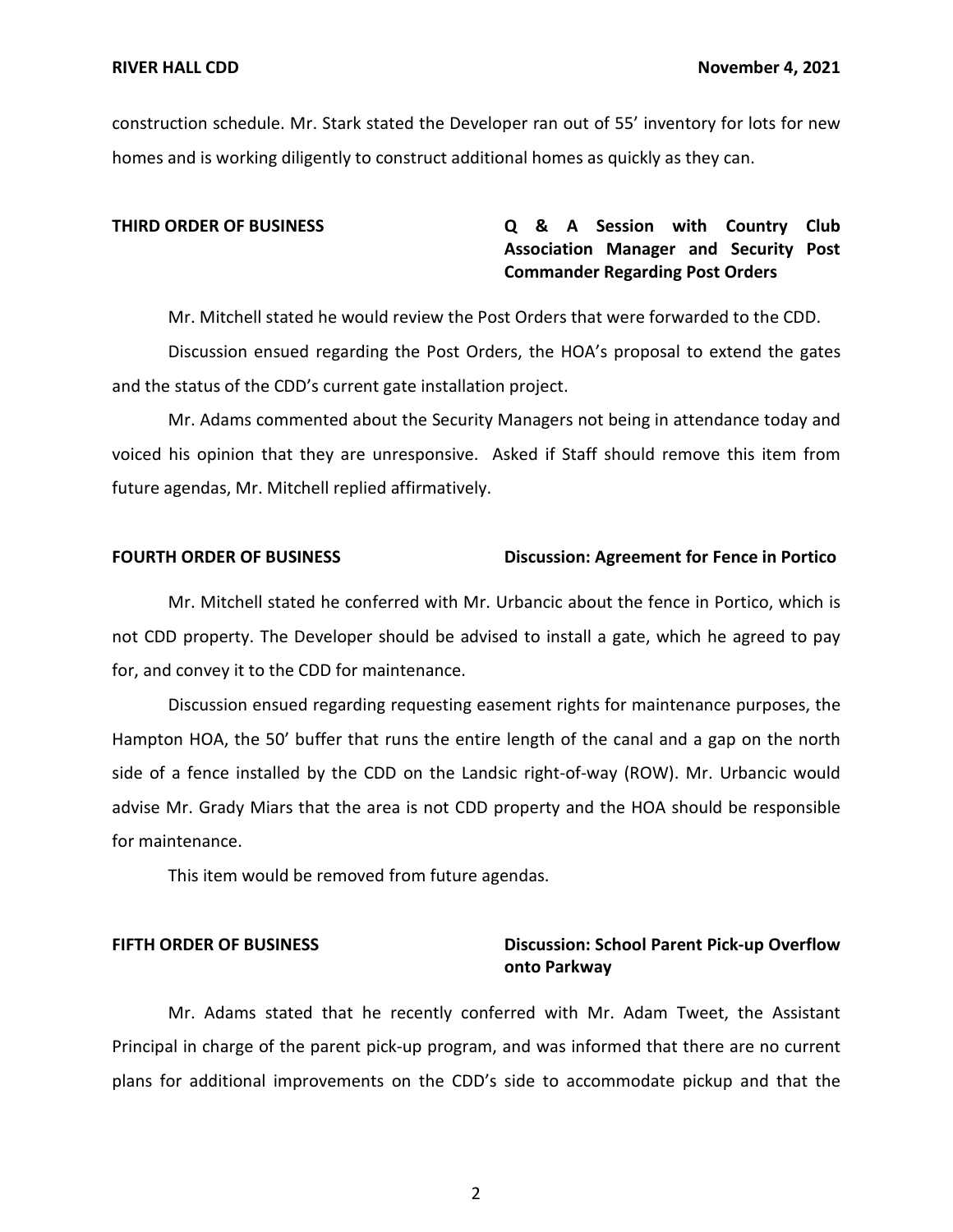Facilities Manager Group handles overflow issues. Mr. Adams would draft and transmit a letter to the Facilities Manager, include Mr. Mitchell's signature and copy the other Board Members. Mr. Krebs would review the traffic manual for past traffic issues at the school.

**SIXTH ORDER OF BUSINESS Discussion/Ratification: NPDES Annual Report, Year 5 (05/2020 – 04/2021)** 

Mr. Mitchell presented the NPDES Annual Report for Year 5.

Mr. Krebs gave a brief overview of the Report and discussed additional reporting requirements, stormwater management, updated nutrient loadings in area waterways, discharges into Hickey Creek and the outfalls. He responded to questions regarding yearly report costs, water quality, drainage basins, concrete and pipes. Mrs. Adams would post a stormwater brochure on the CDD website.

 **On MOTION by Mr. Morash and seconded by Mr. Asfour, with all in favor, the NPDES Annual Report, Year 5 (05/2020 – 04/2021), was ratified.** 

### SEVENTH ORDER OF BUSINESS Update: Stormwater Reporting **Requirements**

Mr. Krebs stated the legislature passed a bill that requires CDDs to prepare a Needs Analysis Report for stormwater and wastewater. The format for the Wastewater Analysis is pending but it is expected to be basic. The Stormwater Analysis is expected to be painstaking and should include life expectancy, budget amendments and a costs component. The first Report is due by June 30, 2022. Mr. Krebs would coordinate with Mr. Adams for data collection.

### **Unaudited Statements as of September 30, 2021**  EIGHTH ORDER OF BUSINESS **Acceptance** of Unaudited Financial

 Mr. Mitchell presented the Unaudited Financial Statements as of September 30, 2021. Mr. and Mrs. Adams responded to questions regarding budget line item overages, streetlights, holiday decorations and monthly on-roll and off-roll adjustments.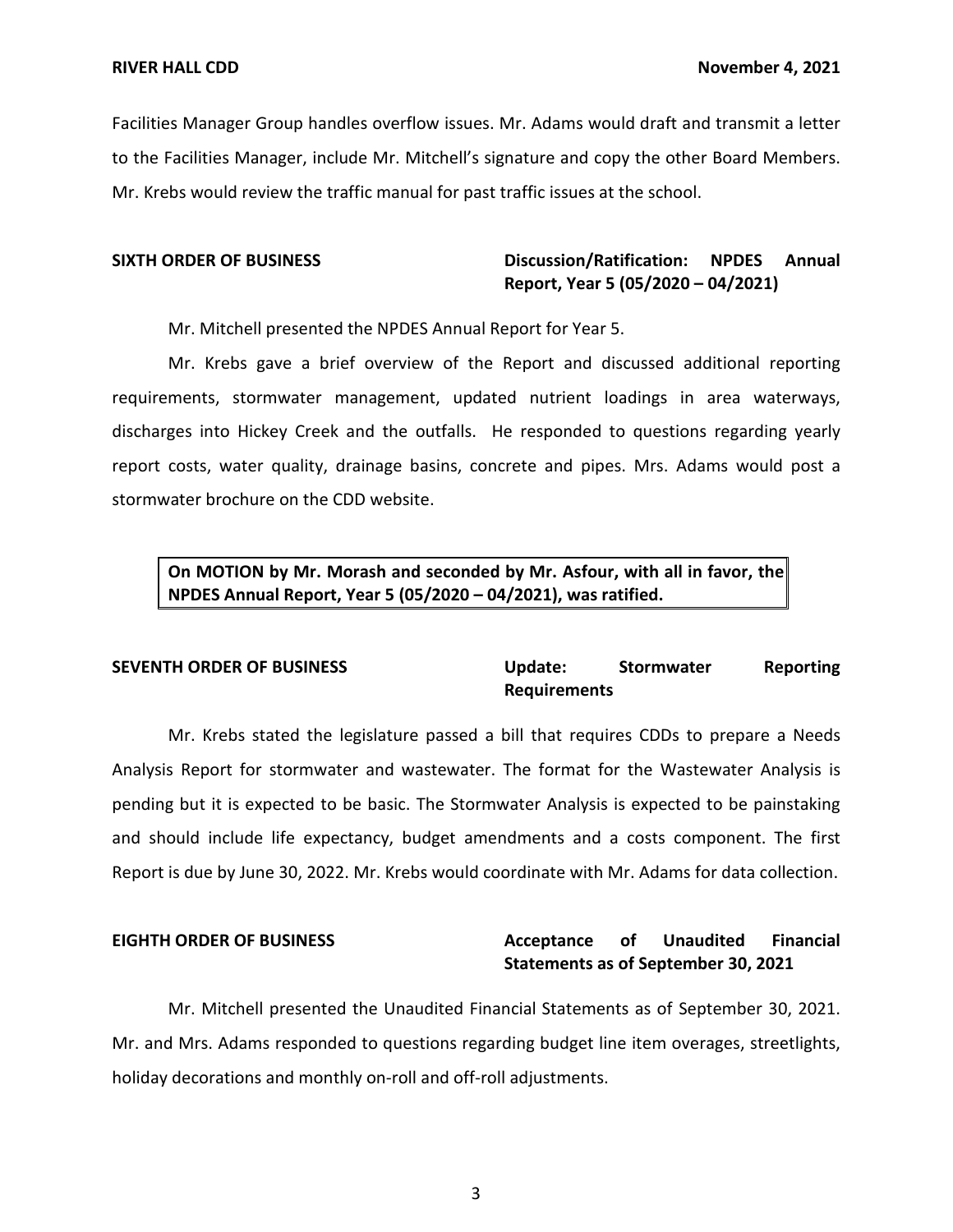The financials were accepted.

# **NINTH ORDER OF BUSINESS Approval of October 7, 2021 Regular Meeting Minutes**

Mr. Mitchell presented the October 7, 2021 Regular Meeting Minutes.

The following changes were made:

Line 25: Delete "Raymond Juan - Country Club Association Manager"

Line 42 and throughout: Change "GradyMinor" to "Grady Miars"

Line 49: Change "four ATVs" to "two ATVs"

Lines 54 through 55: Delete entire sentence

Lines 56 and 57: Change "Mr. Mitchell will send photographs to Mr. Miars and call Ray,"

to "Mr. Stark will obtain photographs from Mr. Miars."

Lines 104 and 105: Delete entire sentence

Line 136: Change "LexisNexis" to "LCSO"

Line 180: Change "Mr. Slater" to "Mr. Stark"

 **On MOTION by Mr. Morash and seconded by Mr. Asfour, with all in favor, the October 7, 2021 Regular Meeting Minutes, as amended, were approved.** 

### **TENTH ORDER OF BUSINESS STATES STATES STATES STATES STATES**

# **A. District Engineer:** *Hole Montes*

Mr. Krebs stated the South Florida Water Management District (SFWMD) forwarded an email regarding a denial of an extension request that should have been sent to the Developer instead of the CDD.

# **B. District Counsel:** *Coleman, Yovanovich & Koester*

Mr. Urbancic stated he has been corresponding with Mr. Miars regarding the Portico matter and Mr. Miars clarified that he would like Board approval to connect a gate to the existing CDD gate at the southwest corner of the property on the Landsic Canal. The consensus was that there is no objection but Mr. Miars should seek approval from Landsic Canal. Per Mr.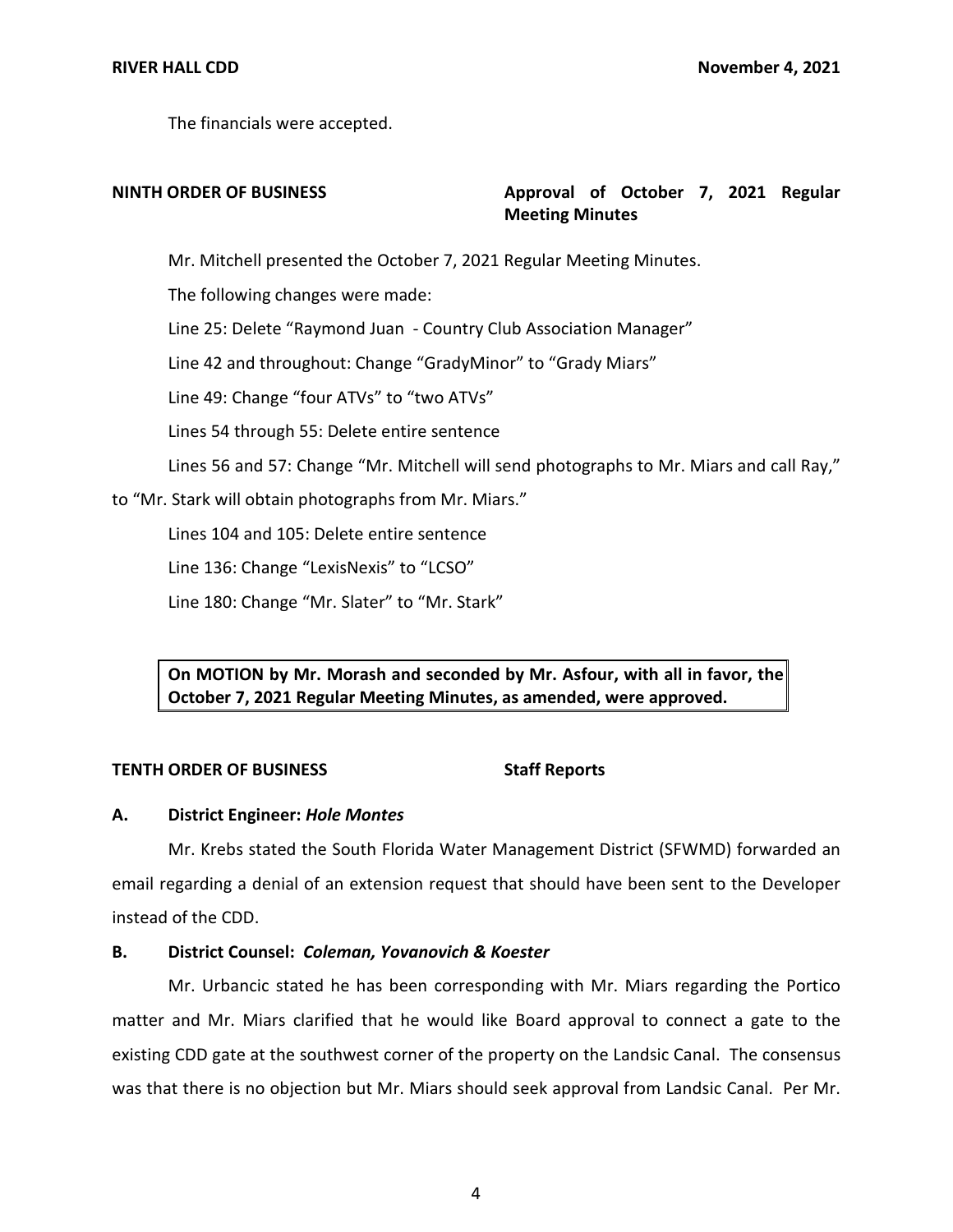Mitchell's request, Mr. Urbancic would inquire about the timeline and report his findings at the next meeting.

### **C. District Manager:** *Wrathell, Hunt and Associates, LLC*

# • **NEXT MEETING DATE: December 9, 2021 at 3:30 P.M.**

### o **QUORUM CHECK**

The next meeting would be held on December 9, 2021.

### **D. Operations Manager:** *Wrathell, Hunt and Associates, LLC*

### • **Monthly Status Report – Field Operations**

Mrs. Adams reported the following:

 $\triangleright$  The entry decorative fence repair project should be completed within the next two weeks at a cost of \$1,400.

Mr. Willis reported the following:

 $\triangleright$  Staff received an update from David, of Pulte Homes, and the Sunny Grove estimate was \$18,690, which is \$7,000 less than the GulfScapes quote.

➢ The hog trapper is ill and would most likely not be resuming work. Mr. Willis would obtain quotes from other contractors.

Discussion ensued regarding why the CDD is assuming responsibility for controlling the hog population.

 $\triangleright$  The riprap installation by GulfScapes is scheduled for November 9<sup>th</sup>.

Mrs. Adams stated that the pine straw project would be delayed due to staff and supply shortages and would not be completed by November  $15<sup>th</sup>$ .

# **ELEVENTH ORDER OF BUSINESS Public Comments: Non-Agenda Items** *(3 minutes per speaker)*

No members of the public spoke.

**TWELFTH ORDER OF BUSINESS Supervisors' Comments/Requests**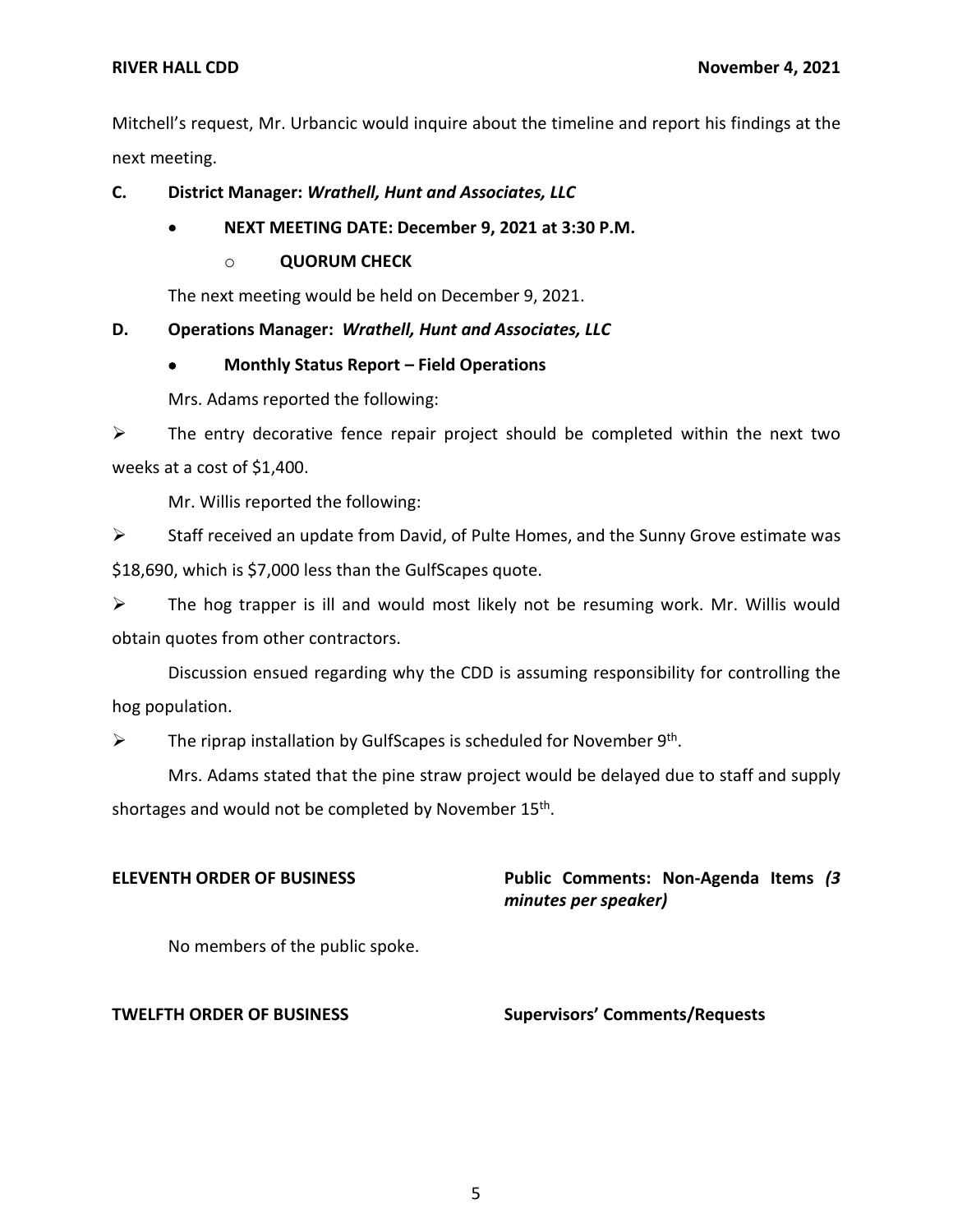`

Mr. Stark asked Staff to check with Mr. Carl Barraco about any revisions to the CDD's drainage plans and, if necessary, update the CDD GIS system. Mr. Krebs would contact Mr. Barraco.

Mr. Mitchell asked if the substation was operational and about the CDD's plan to close off the Hickey Creek entrance. Mr. Krebs stated a permit was obtained from the County prior to initially blocking the entrance and Florida Power & Light (FPL) might install a fence to block another portion of the entrance. Discussion ensued regarding installing a fence to close a gap, resetting the gates, engaging Carter Fence and the FPL substation.

Mr. Mitchell asked Staff to include a discussion item on the next agenda regarding installing signs near the lakes.

### **THIRTEENTH ORDER OF BUSINESS Adjournment**

There being nothing further to discuss, the meeting adjourned.

 **On MOTION by Mr. Asfour and seconded by Mr. Morash, with all in favor, the meeting adjourned at 4:49 p.m.** 

### [SIGNATURES APPEAR ON THE FOLLOWING PAGE]